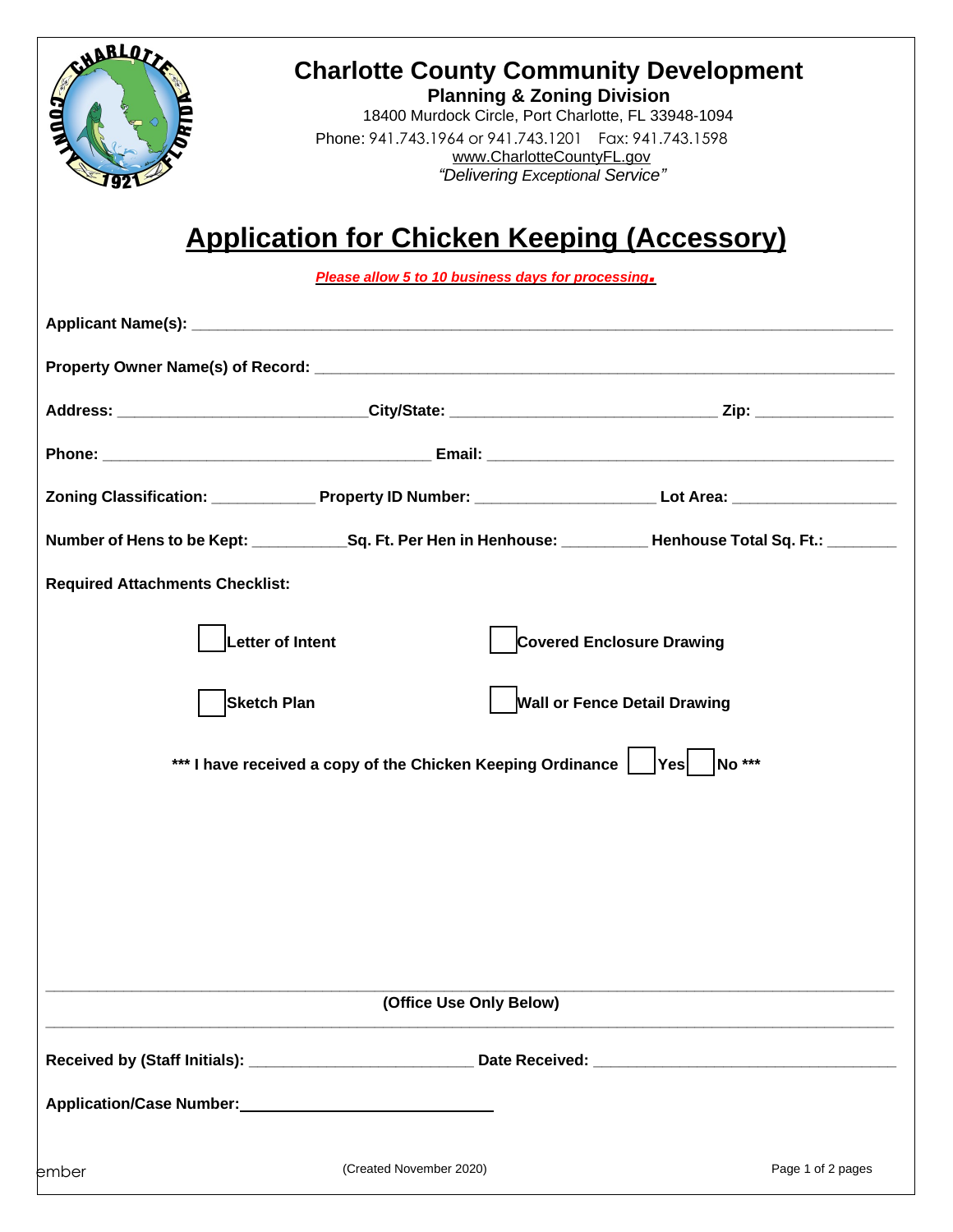

### **Charlotte County Community Development**

**Planning & Zoning Division**

18400 Murdock Circle, Port Charlotte, FL 33948-1094

Phone: 941.743.1964 or 941.743.1201 Fax: 941.743.1598

[www.CharlotteCountyFL.gov](http://www.charlottecountyfl.com/)

*"Delivering Exceptional Service"*

#### **Affidavit of Applicant & Owner(s)**

I, the undersigned, being first duly sworn, depose and say that I am the owner, attorney, attorney-in-fact, agent, lessee or representative of the owner(s) of the property described and which is the subject matter of the proposed application; that all answers to the information in this application, and all sketches, data and other supplementary matters attached to and made a part of the application are honest and true to the best of my knowledge and belief.

#### **I understand this application must be complete and accurate before the application may be accepted.**

| State of                                                                                                                                                                                                                                                            | , County of | State of The County of                                                                                                                                                                                                                                             |  |  |
|---------------------------------------------------------------------------------------------------------------------------------------------------------------------------------------------------------------------------------------------------------------------|-------------|--------------------------------------------------------------------------------------------------------------------------------------------------------------------------------------------------------------------------------------------------------------------|--|--|
| The foregoing instrument was acknowledged before me,<br>by means of <b>p</b> physical presence or <b>p</b> online notarization,<br>this $\_\_$ day of $\_\_$ 20 $\_\_$<br>known to me or who has produced<br>as identification and who<br>did/did not take an oath. |             | The foregoing instrument was acknowledged before me,<br>by means of <b>p</b> physical presence or <b>ponline</b> notarization,<br>this $\_\_$ day of $\_\_$ 20 $\_\_$<br>known to me or who has produced<br>as identification and who<br>did/did not take an oath. |  |  |
|                                                                                                                                                                                                                                                                     |             | Owner Signature: New York Contract on the Signature:                                                                                                                                                                                                               |  |  |
| Notary Signature: Manual Material Andrews Manual Manual Andrews                                                                                                                                                                                                     |             | <b>Notary Signature:</b> Notary Signature:                                                                                                                                                                                                                         |  |  |
| Commission Number: 2008                                                                                                                                                                                                                                             |             | <b>Commission Number:</b>                                                                                                                                                                                                                                          |  |  |
|                                                                                                                                                                                                                                                                     |             |                                                                                                                                                                                                                                                                    |  |  |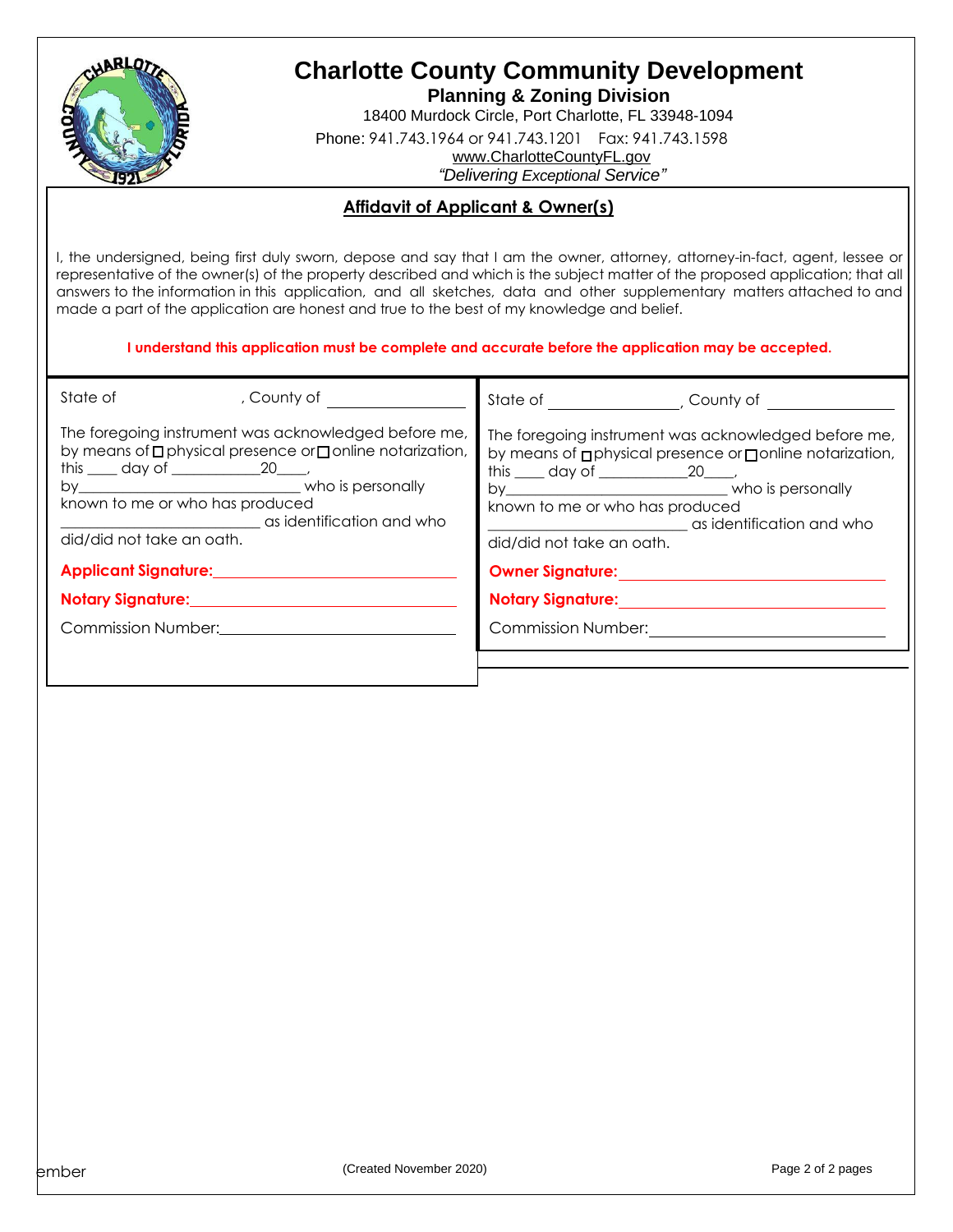n. The owners of the chicken(s) and any person living in the household who will be responsible for caring for the chicken(s) must take the "Chickens In Your Backyard" course provided by the UF IFAS Extension Office.

#### [Urban Agriculture \(instructure.com\)](https://ifas-charlotte.catalog.instructure.com/courses/66976/enrollment/new) –

<https://ifas-charlotte.catalog.instructure.com/courses/66976/enrollment/new>

| canvas<br><b><i>M</i></b> CATALOG                                                                                                                                                |  |
|----------------------------------------------------------------------------------------------------------------------------------------------------------------------------------|--|
|                                                                                                                                                                                  |  |
| <b>Chickens In Your</b><br><b>Backyard Ordinance</b><br><b>Course For Charlotte</b><br>County                                                                                    |  |
| Course Started Dec 9, 2020<br>Already have an account? Sign in here                                                                                                              |  |
| <b>Full Name</b>                                                                                                                                                                 |  |
| <b>Email</b><br>I agree to the Acceptable Use Policy and acknowledge the<br><b>Privacy Policy.</b><br>I'm not a robot<br>reCAPTCHA<br>Privacy - Terms<br><b>Enroll in Course</b> |  |